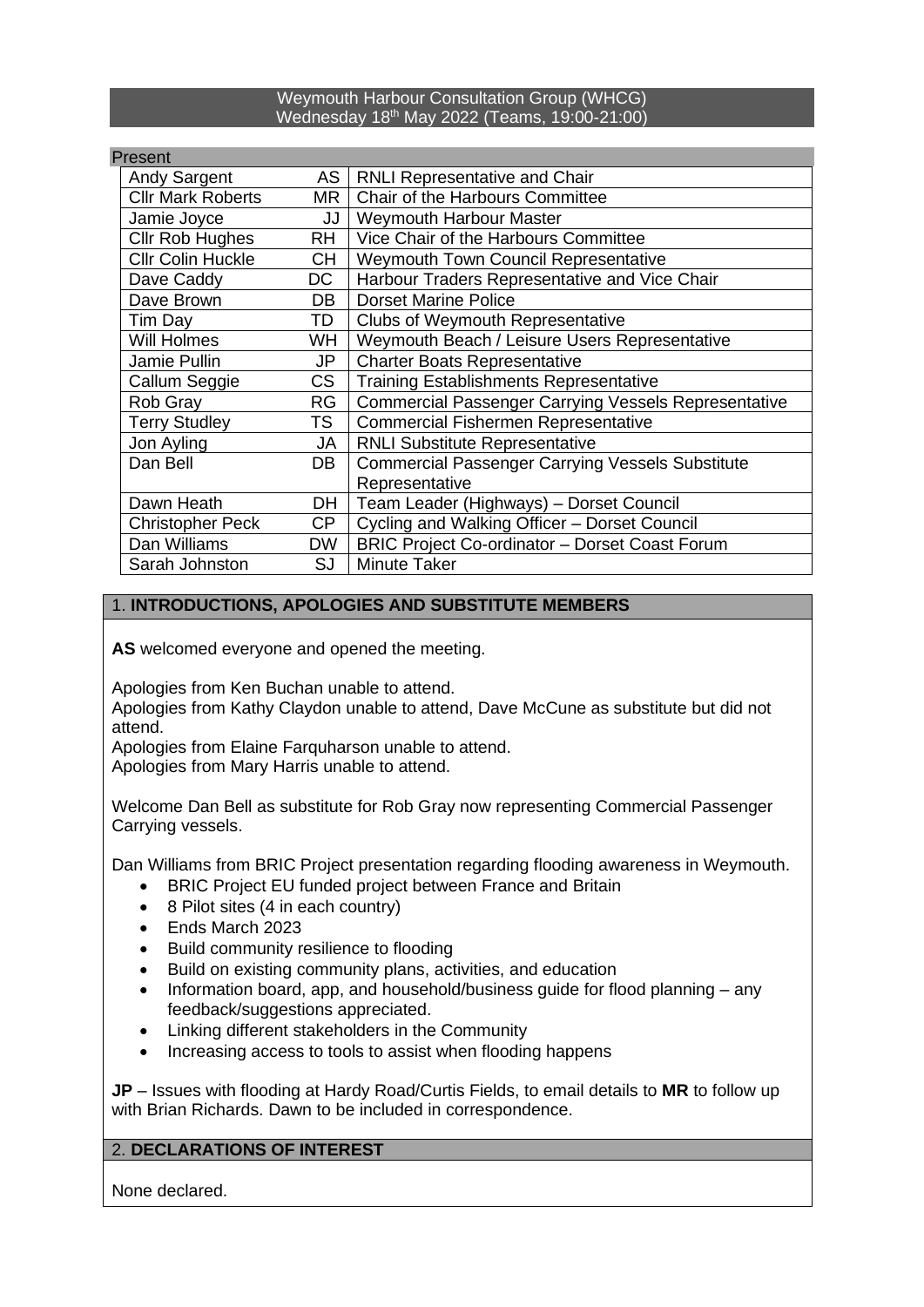## 3. **MINUTES AND MATTERS ARISING**

**AS** confirmed no comments had been received regarding the previous minutes that were circulated and SJ apologised for the meeting date listed not being adhered to and being delayed by a week.

### 4. **WEYMOUTH HARBOUR UPDATE**

The Harbour Staff have been really busy with 90 new arrivals at the two marinas and the Holiday season has got off to a strong start with visitor arrivals approximately 20% up on the previous pre-covid season totals.

- **Conservancy** Dredging has now been completed at the Harbour entrance and within inner harbour. The survey results show that we have been able to maintain a 4.3 to 4.5 M entry channel and have also increased the depth along the pleasure pier and the sand bar located by this structure by 0.7 of a metre. We are in the process of securing a contractor to conduct some sampling of the inner harbour sediment to complete the process of obtaining our disposal dredge licence with the MMO so that preparations can commence for any future build-up of material at this location. We have been looking at the local port traffic service and have ordered a new CCTV system to monitor the bay, entrance and entry channel to the Harbour to improve safety. Along with a new weather station system which will monitor the conditions at the harbour entrance and the data freely available for anyone to access and will be hosted on our website, this will include time data (actual and predicted), wind speed and direction, pressure and temperature.
- **Staff** We have recruited two members for the Harbour Front Office in Lesley and Bev, they will be providing front office cover for seven days a week and aim to improve our customer service delivery. We have advertised for two Assistant Harbour Masters. The objective of recruiting to these positions, will be to improve service delivery, communications, and provision of cover to facilitate training, staff progression, annual and sick leave. Interviews for this position will take place early June.
- **Digital enhancements** We will be adding AIS monitoring to the front office to improve our view of vessels in proximity to the Harbour. We have added the following digital forms to the website to improve customer communication:
	- On-Line booking form for bridge opening requests.
	- Online Visitor booking form for recreational visitors.
	- Online Commercial Visiting vessel notification forms.
	- Online Bunkering Notification form.
- All of these are accessible and compatible with a mobile phone.
- **Environmental** Bunkering Procedures: The Safe Code of Practice has been introduced for Bunkering procedures by the Harbour Team, based on industry standards and will be implemented for Vessels undertaking refuelling. There is a checklist for operators to follow and provide information on actions to be undertaken in the event of a spill. The online bunkering notification system is on our website to allow responsible persons involved in bunkering activities of over 1000l to easily notify the Harbour of their intention to conduct bunkering operations.
- **Fish landing Quay** We have repaired the electrical switch on the davits and awaiting a replacement component to complete the repairs. I would ask all operators to assist with cleaning the facility as we have had to allocate staff on a weekly basis to clean up after.
- **Commercial** We have applied for grant funding to look at installing light and power to the Commercial Pontoons situated downstream of the Town bridge.
- **Marina facilities** We are liaising with contractors to obtain quotes to install electric automatic sliding gates at both marina gatehouses. And are also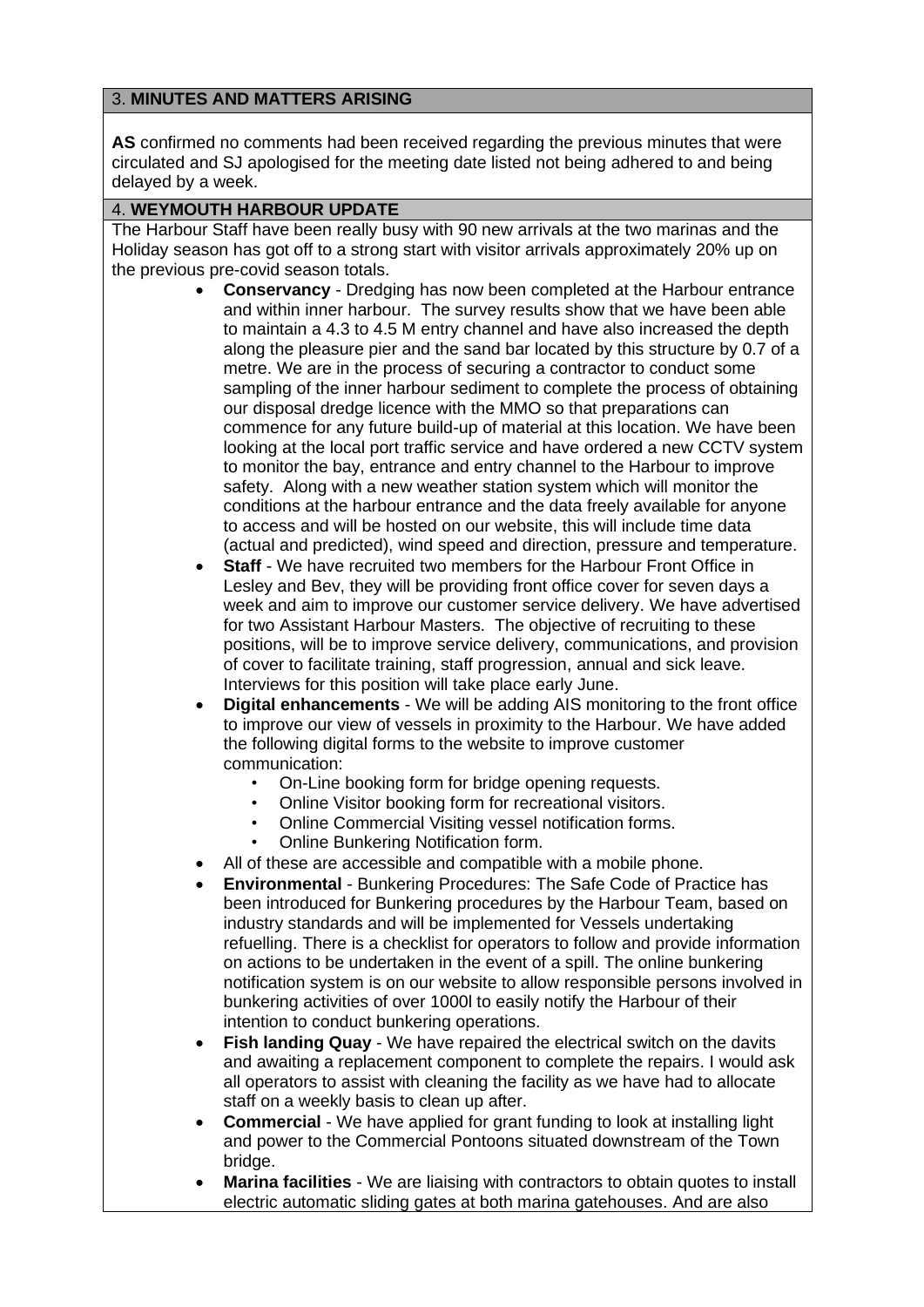obtaining quotes to install CCTV to improve security at both locations. We have continued with a deep clean with power washers throughout the whole pontoon system.

- **Water supply delivery issues at North Quay** Our contractors have replaced most of the NQ water delivery pump system and tested the electrical systems which have all proved to be in working order and installed a breakwater tank with twice the capacity. We are awaiting the delivery of new pressure sensors to complete the overhaul of the water delivery system.
- **Quay Regeneration Development** The first phase has been completed with wall repairs to Walls 9 and 10 which is the stretch of wall between the RORO and Alpha pontoons. The Mural artist has commenced work to paint the old toilet block at the pleasure pier and this is hoped to be complete by June. The Sea Hives have been placed on the Northern side of the pleasure pier and appear to be bedding in well, attracting marine life. A school is currently working on signage that will go up at the Pleasure Pier. The second phase of improving the public realm through new benches and signage will commence shortly. The pleasure pier is also due to be surveyed by the engineering team with a view to carrying out identified remedial works this financial year along with replacing the safety rails around the perimeter. The main part of the project, a new contractor has been working on the delivery of the rest of the project and aims to have completed their investigations and pricing schedule by the end of May, with a view to commencing work in July.
- **Incidents** An incident occurred on Saturday the 14th of May 2022 at approximately 17:45hrs in the vicinity of Redcliffe. A member of public was spearfishing in around 3 to 4 metres of water with his orange support buoy. On surfacing collided with a small fishing vessel passing close to it and this resulted with an injury to his head. It is important that all vessel operators proceed with caution in this location, paying particular attention to any buoys with the markings of the diver down flag, i.e., the red flag with a white stripe and/or the alpha flag with the white and blue swallow tail and keep well clear. Please exercise caution when operating in this area and advise the Harbour Authority of any incidents via VHF ch12 during listening hours or completing an incident report form via the Harbour website:
- **Pilotage** Weymouth Harbour Authority is a Competent Harbour Authority within the meaning of the Pilotage Act 1987 which states that "Each Competent Harbour Authority shall keep under consideration …whether any, and if so, what pilotage services need to be provided to secure the safety of the ships navigating in or in the approaches to its harbour" Dorset Council (Weymouth Harbour) contracted Marine and Risk Consultants Limited (Marico Marine) to professionally review the pilotage provisions of the Weymouth Competent Harbour Authority and determined the following:
	- Commercial traffic levels have fallen to such an extent that the requirement for vessels to take pilots has become extremely infrequent.
	- It is not economically feasible to employ even one full time pilot, so the Authority is reliant on contracted personnel who require considerable notice periods to ensure availability.
	- It is not economically feasible to maintain required infrastructure such as a coded pilot vessel, now require reliance on availability of the neighbouring Portland Harbour vessels for pilot transfer.
	- The numbers of vessels requiring pilots has fallen to such an extent, that it is very difficult for existing authorised Pilots to maintain the required levels of competency through undertaking a minimum required number of pilotage acts each year (section 5.3, Pilotage Directions);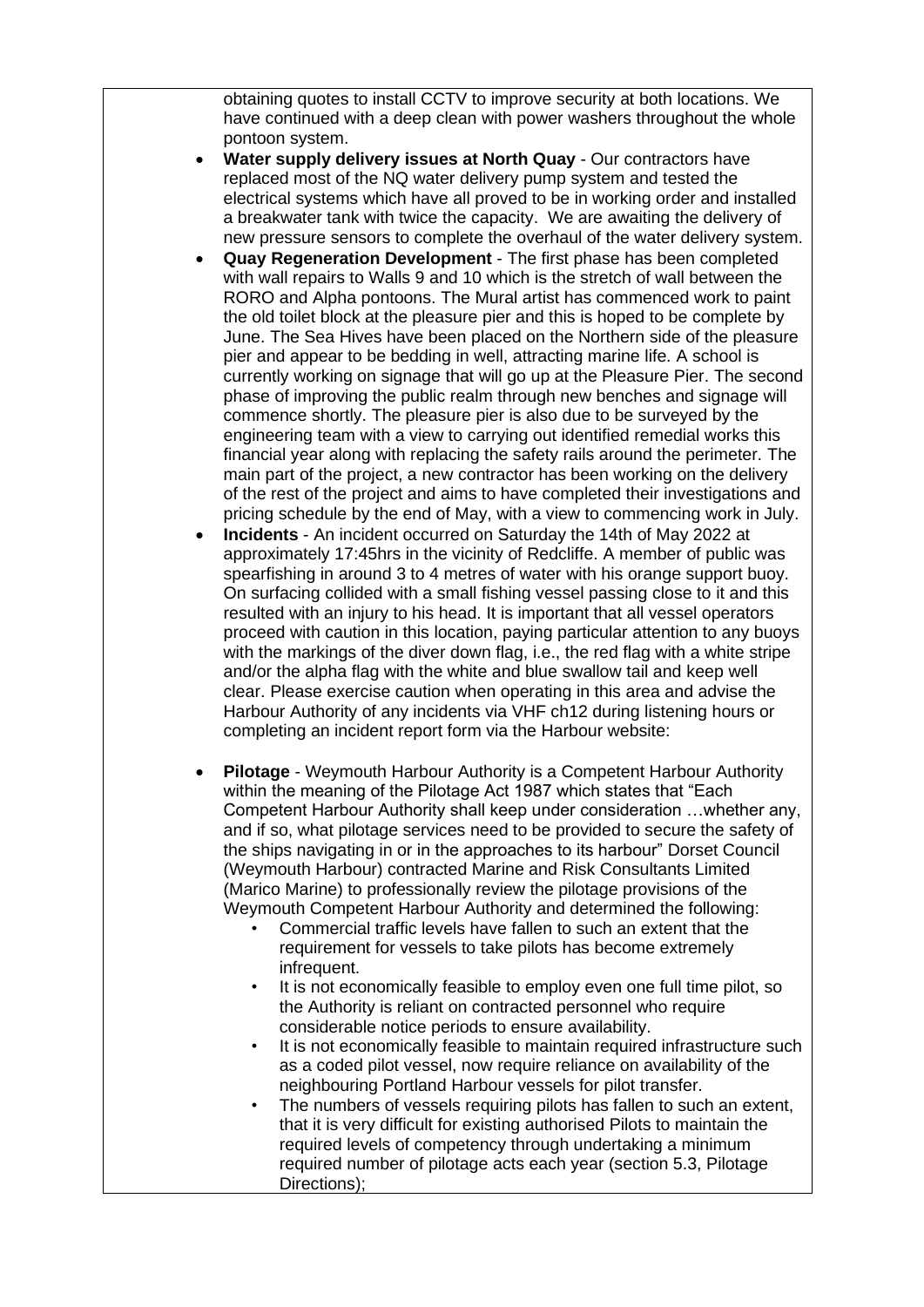| $\bullet$<br>$\bullet$<br>$\bullet$                                                       | The Authority no longer employs any officers suitably qualified to<br>train or assess new pilots or PEC applicants, and unless one of the<br>two current authorised pilots are able to fulfil this function (noting age<br>profile and local experience limitations), it may become impossible to<br>authorise further Pilots without amending schedule 5 of the current<br>Directions (Standards and Criteria Required for The Issue of Pilotage<br>Exemption Certificates (PECS) and Pilotage Authorisations); and<br>The level of pilotage actually undertaken cannot generate sufficient<br>revenue to cover the ongoing costs incurred.<br>The baseline level of risk without Pilotage is Low; and<br>Pilotage only reduces the risk very slightly, still within the Low-risk<br>band.<br>Recommendation - While Harbour Authorities should always strive to<br>reduce the level of risk associated with operations in their area to the lowest<br>level practicable, there is no clear evidence that the current pilotage service<br>contributes significantly to a reduction of risk. The report recommends that<br>consideration should be given to the removal of the pilotage service as this<br>would not have an unacceptable impact upon the level of navigational risk<br>within the CHA area. The full report will be taken to the Harbour Committee<br>in June for consideration.<br>MR – asked when the last act of was? JJ confirmed last act of pilotage<br>required was 2019.<br>AS - asked if withdrawing pilotage would restrict vessels coming into<br>Weymouth Harbour. JJ confirmed that it would not as then falls on the HM<br>and Team.<br>$JP$ – Harbour wall around Commercial Road from the ramp to the Loop, has<br>it been reviewed recently? JJ confirmed they have all been surveyed and<br>will provide the schedule for repair.<br>TS - asked regarding the grants for repairing the pontoons and piles along<br>Custom House Quay. JJ confirmed piles and pontoon furniture have been<br>ordered from Bournemouth and will be delivered and installed soon. Also<br>confirmed that the vessels leaving mess on the FLQ will be contacted<br>directly regarding keeping it clean. |
|-------------------------------------------------------------------------------------------|------------------------------------------------------------------------------------------------------------------------------------------------------------------------------------------------------------------------------------------------------------------------------------------------------------------------------------------------------------------------------------------------------------------------------------------------------------------------------------------------------------------------------------------------------------------------------------------------------------------------------------------------------------------------------------------------------------------------------------------------------------------------------------------------------------------------------------------------------------------------------------------------------------------------------------------------------------------------------------------------------------------------------------------------------------------------------------------------------------------------------------------------------------------------------------------------------------------------------------------------------------------------------------------------------------------------------------------------------------------------------------------------------------------------------------------------------------------------------------------------------------------------------------------------------------------------------------------------------------------------------------------------------------------------------------------------------------------------------------------------------------------------------------------------------------------------------------------------------------------------------------------------------------------------------------------------------------------------------------------------------------------------------------------------------------------------------------------------------------------------------------------------------------------------------------------------------------------------|
|                                                                                           |                                                                                                                                                                                                                                                                                                                                                                                                                                                                                                                                                                                                                                                                                                                                                                                                                                                                                                                                                                                                                                                                                                                                                                                                                                                                                                                                                                                                                                                                                                                                                                                                                                                                                                                                                                                                                                                                                                                                                                                                                                                                                                                                                                                                                        |
|                                                                                           | 5. CONSULTATIVE GROUP UPDATE                                                                                                                                                                                                                                                                                                                                                                                                                                                                                                                                                                                                                                                                                                                                                                                                                                                                                                                                                                                                                                                                                                                                                                                                                                                                                                                                                                                                                                                                                                                                                                                                                                                                                                                                                                                                                                                                                                                                                                                                                                                                                                                                                                                           |
| $\bullet$<br>24th to the 30th of July<br>$\bullet$<br>$\bullet$<br>$\bullet$<br>$\bullet$ | AS – RNLI. Quiet at the moment with a few yachts with issues. The naming<br>ceremony for the Atlantic went well on No. 4 Berth and it is Lifeboat Week from the<br>JP - Charter Boat Associations. Nothing to report.<br>RG - Commercial Passenger Carrying Vessels. Nothing to report.<br>CS - Training & Education Schools. Sea Cadets are full running at capacity and<br>WOEC are recruiting a new centre Manger.<br>TD - Clubs of Weymouth. WSC race buoys are now in the Bay and are not<br>mooring buoys for visitors. New crane broken when HM request to use it - ironically.<br>The sailing on the 5 <sup>th</sup> of June for 20/30 yachts has been cancelled but the Hornets<br>(small dinghy) will be going ahead on 21 <sup>st</sup> to the 24 <sup>th</sup> of July with around 40<br>launching by the RNLI Slipway. Requested to avoid bridge lifting times.                                                                                                                                                                                                                                                                                                                                                                                                                                                                                                                                                                                                                                                                                                                                                                                                                                                                                                                                                                                                                                                                                                                                                                                                                                                                                                                                           |

- **TS - Fishermen & Charter Boat**. Season so far has not been very good with most species currently being fished. MCA new regulations in place causing a lot of commercial vessels to struggle.
- **DC - Harbour Traders**. Nothing to report see Agenda items.
- **DB Dorset Marine Police.** Reports of 2 crimes and 1 criminal damage in the harbour, anchors being taken. Irish plated vans spotted in harbours taking pictures, please be vigilant. 4 Jet Skis in the no anchor zone at Bowleaze Cove.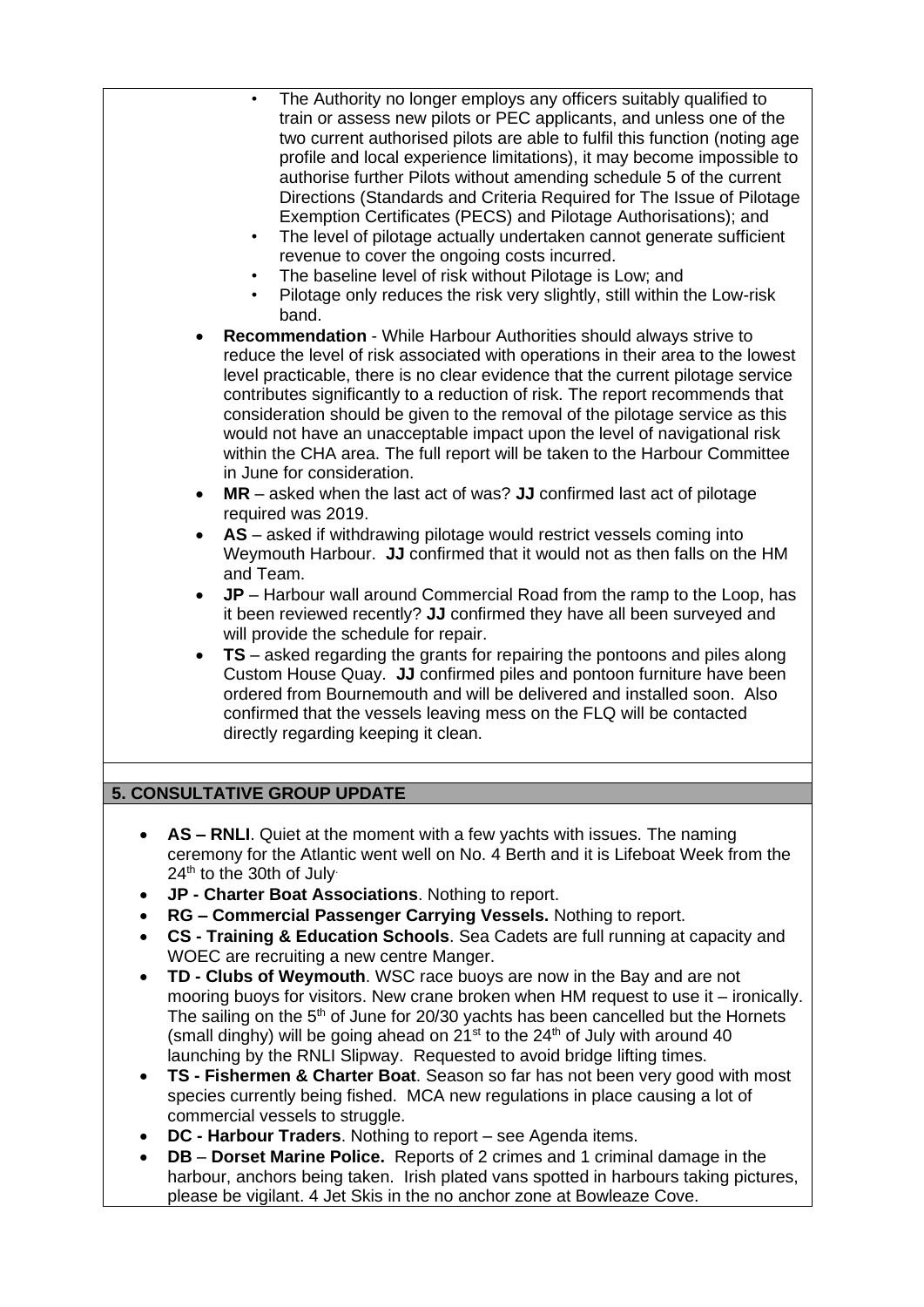- **MR Harbour Committee.** The Harbour Strategy for all 3 Harbours for the next 10 years has now been published, it is available online or can be printed out if required. The Harbour Committee's 2 new independent members have been ratified by the full council. Richard Tinsley and Philip Thicknesse have joined, and both have great experience with transatlantic and Naval backgrounds. In relation to dredging, at Bridport and Lyme it has been delayed due to Natural England, who wanted more details for the Licence due to where the deposits will be placed. We have applied for a 5-year licence. Regarding the comments about the colour of the pavement on CHQ that appeared on HIGNFY this week, confirmed that the paint colour code was a typo and not permanent. The correct colour will be applied shortly.
- **WH – Weymouth Beach / Leisure Users**. Nothing major has happened in the last few months, they are looking at deploying and retrieving the swim rafts at Greenhill. The RNLI Lifeguards are now 7 days a week and the Greenhill Lifeguard Station will be ready for the 6-week holiday period in the coming months.

### 6. **AGENDA ITEMS FROM MEMBERS**

- **DC –** Custom House Quay works / access. The main issue is the lack of communication from DC / Councillors / Contractors to the businesses along CHQ. The road signs contradict the actual access to the road. The fumes from the road resurfacing has resulted in businesses closing and concern regarding the Public Health on this. Updates on the timeline have not been communicated after the Easter deadline was missed. The loading bays have a lot of posts in and do not provide sufficient size for lorries to park and unload without blocking the road. All businesses including the fisherman have not been told when the road will be open or closed. **TS** confirmed that the loading bays are not sufficient, and the plastic posts will not survive the duration of the season. Concern over the public being able to identify the loading bays and not walking through them. **CP** responded that the situation has been delayed due to a contractor pulling out just prior to the start date and problems with acquiring the materials and acknowledged the poor communication. They are trying to get it done as soon as possible though nightworks had to be cancelled. Loading bays have been marked and measured for turning movements of large vehicles and manoeuvres. The aim of the scheme is to ensure that there is a safe route through for all users. Loading bays are prioritised for businesses and vessels in the harbour rather than general parking. It will be monitored over the summer in case there is a need for additional spaces. **TS** advised that recently a lorry had to mount the pavement outside The Ship Inn to get past his van parked in the loading bay. **CP** confirmed that the turn into St Mary's Street has been tracked for vehicles to make the turn. **MR** advised that he will take the issue of the poor communication to Cllr Ray Bryan the portfolio holder. **DC** remarked that the actual road surface is looking good. **CP** confirmed that the benches will be installed shortly.
- **DC –** Town car park size restrictions. The Council car parks have a length restriction on vehicles parking in the car parks – commercial vehicle maximum length of 4.8M. Not aware of any tickets issued but most of the Commercial vehicles using Cosens Quay as the overflow car park are over that length. **JJ** confirmed that the Loop/Tramway car park is not marked out to ensure that this is not enforced and that the Parking Enforcement Officers are lenient when reviewing vehicles using the overflow car park of Cosens Quay for these vehicles. Any tickets issued to larger vehicles that have Loop/Tramway Car Park Permits please contact the Harbour Office. Also confirmed that he would contact the Service Manager for Parking in relation to the other car parking spaces in Cosens Quay Car Park that are not currently marked up for overflow. **MR** will also investigate this and report back.